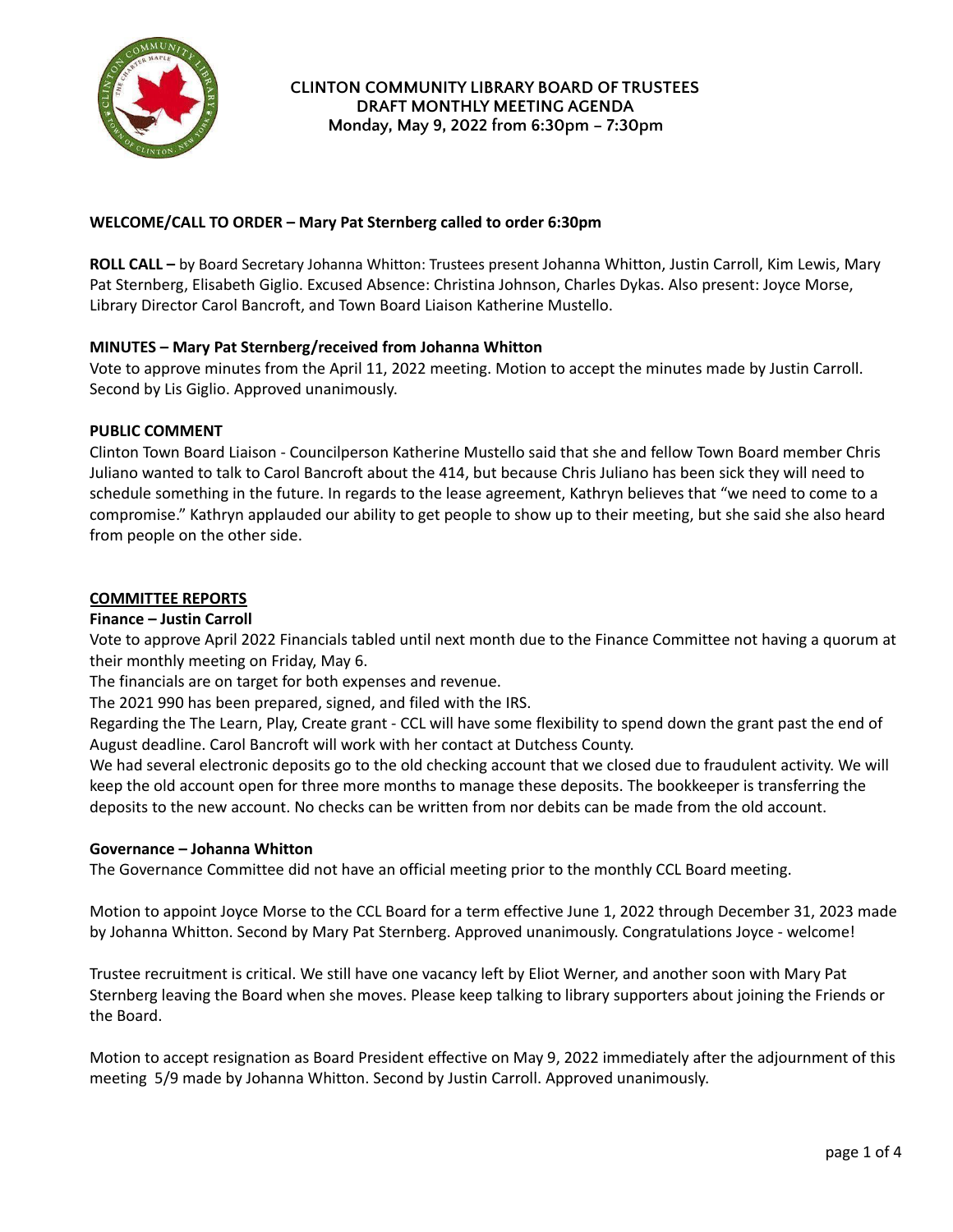Motion made by Johanna Whitton to appoint Kim Lewis as Interim Board President, as outlined in the Trustee bylaws, effective on May 9, 2022 immediately after the adjournment of this meeting through December 31, 2022. Second by Mary Pat Sternberg. Approved unanimously.

Motion made by Mary Pat Sternberg to appoint Christina Johnson as Board Vice President effective on May 9, 2022 immediately after the adjournment of this meeting through December 31, 2022. Second by Justin Carroll. Approved unanimously.

Mary Pat Sternberg recommended that in the future the role of Vice President should be reviewed and built out to include more responsibilities than running the Board meetings in the President's absence. Justin suggested that perhaps managing the folders, materials in the drive could be one of those responsibilities. Johanna Whitton would like to create an onboarding process for new Trustees, and set-up an **annual retreat day for** 

### **Fundraising – Kim Lewis**

Shredding Event, cost \$100, and raised \$355. Record Storage Solutions was very generous to CCL and only took a \$100 stipend to off-set their costs. Was a very successful community event with a huge turnout.

Book Sale final preparations underway. We have a lot of books! Fiction and Children's books will be upstairs, and non-fiction downstairs. Tables borrowed from the Clinton Historical Society will be set-up Wednesday in the Town Hall. The Friends Group is doing a great job and helping at all stages. On Saturday we will have the plant sale too, the Pollinator Pathway program, and the Lion's Club will be there with free hotdogs. We have a lot of volunteers, and we need all of the Trustees to sign up as well. The sign-up sheet is on the drive but Carol will email it to the Board. Road signs will be placed soon too. We can have someone collect 414 signatures at the book sale.

Trustee Appreciation Event will be on June 10. Invitations were sent out recently, and included the Town Board. Zack Snow, Justin Carroll, and Charlie Dykas will not be able to attend. We would like to give each former Trustee an engraved bookmark and gift card. Lis Giglio has also priced out a plaque with The Award Shop in Red Hook that we can engrave former Trustee names on the brass plates and add to. Justin suggested the plaque have the date "2020 - \_\_\_" and leave the end date blank until we fill the plaque. The cost for the event would be approximately \$800. The finance committee will find the best place to categorize this expense. We have not celebrated the departing Trustees for two years due to COVID. Perhaps each Trustee can bring wine, or beer to the event.

### **Long Range Planning – Mary Pat Sternberg**

The committee met just prior to this meeting. Our cleaning person resigned so we are looking to hire someone new and may use the Town's new vendor.

Carol Bancroft is continuing to look at furniture for the children's area to be paid for with Learn, Play, Create funds.

The Programming Director, Crystal Middleton has resigned effective May 26. Thank you Crystal for your excellent work! Carol Bancroft is already interviewing candidates.

Mary Pat has resigned as chair of this committee and Lis Giglio will take the lead and chair future meetings.

### **Library Budget Vote Committee – Johanna Whitton**

We are on track with our Library Budget vote planning and progress. The biggest news to report is that all property owners are being reassessed and assessments have essentially increased for all properties. The Town Assessor gave us the expected median property value as \$415,000 and that property would pay approximately \$67 annually toward the library. The FAQs will be adjusted to reflect the change. Justin mentioned that in 2017 we asked for \$16 per every \$100,000 and now we are asking for \$15.97 for every \$100,000. The tax rate is not increased, but the total amount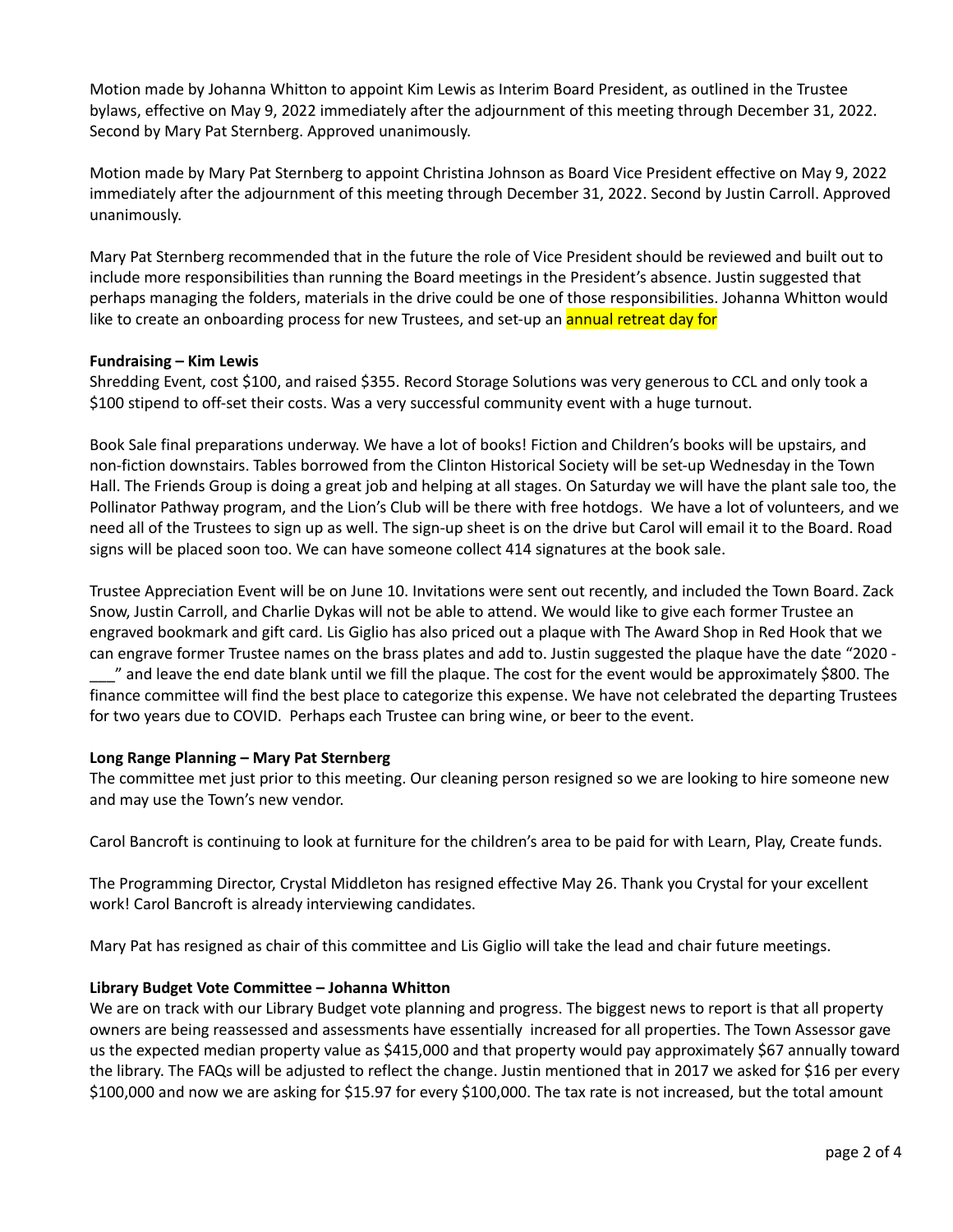taxpayers will be slightly more. Johanna emphasized the library is part of the Town Budget, this budget is the taxpayers telling the Town Board how much to allocate to the library. The Town could in fact allocate more funding to the library on top of the 414 funding. The total amount we are asking for was firmly grounded in our five-year budget projections, based on active and greatly increased usage of the library, and the extensive programs, and collection items on offer.

There are clipboards with petitions for everyone to take home with them to gather signatures. The 414 kit will be back by Carol's desk. The petitions are to get the budget proposition on the ballot, so if folks are hesitant to sign, remind them that we are not asking them to commit to voting yes right now, we are simply asking for the question to be placed on the ballot. We need 207 signatures and are aiming to collect 300.

Please let Carol and Johanna know when you have petitions to turn in, so that we can mark the super list and lock them in the file cabinet. You can highlight the folks that you collected signatures from in yellow. All petition carriers and signers need to be registered to vote in the Town of Clinton. Folks need to print their name as it is listed on the voter registration roll.

We will need to have a Board meeting in July and vote to accept the petitions and pass them on to Carol Makin, Town Clerk no later than August 1. We are looking to meet the week of July 25, 2022.

### **Friends - Kim Lewis**

Kim has been attending the Clinton Community Day meetings, and the recent Friends meeting primarily discussed Community Day and the budget vote. The Town has a very ambitious plan for CC Day with a lot of activities all day, a parade, different booths and vendors, food trucks, music, and 9pm fireworks. The Library will have two tables there with programing info, 414 materials, children's activities, bring welcome bags, register people for library cards with our hot spot, etc. Trustees will be expected to sign-up for a shift.

The Friends had a lot of questions about the Library Budget vote, and they would be happy to help us go door-to-door.

The Friends are also coordinating bringing plants in for the book and plant sale.

The next Friends meeting is planned for May 23.

### **DIRECTOR'S REPORT -** Carol Bancroft

The Library received \$1,500 from the Elizabeth C. Davis Foundation for our summer reading programming. The Northeast Dutchess fund grant application has been submitted, and we expect to hear back in June or July.

Carol asked that Katherine Mustello announce the book and plant sale at the Town Board meeting.

Crystal has accepted a full-time position with another library, and her last day is May 26, 2022. Interviews are in progress. Justin asked about wage pressure, and if it's a sticking point with candidates. Carol has looked at the pay for similar positions and we are well within the pay range being offered at other organizations.

We are upgrading some technology - a new wireless router, and a hot spot. This will allow our program facilitators the ability to do hybrid programs. Mid-Hudson Library will be installing the boosters that will amplify the WiFi outside the building and will be especially helpful to folks that lose power when the library is closed, outdoor programs, and during the summer concert series.

First in-person lunch and learn since last year was a great success!